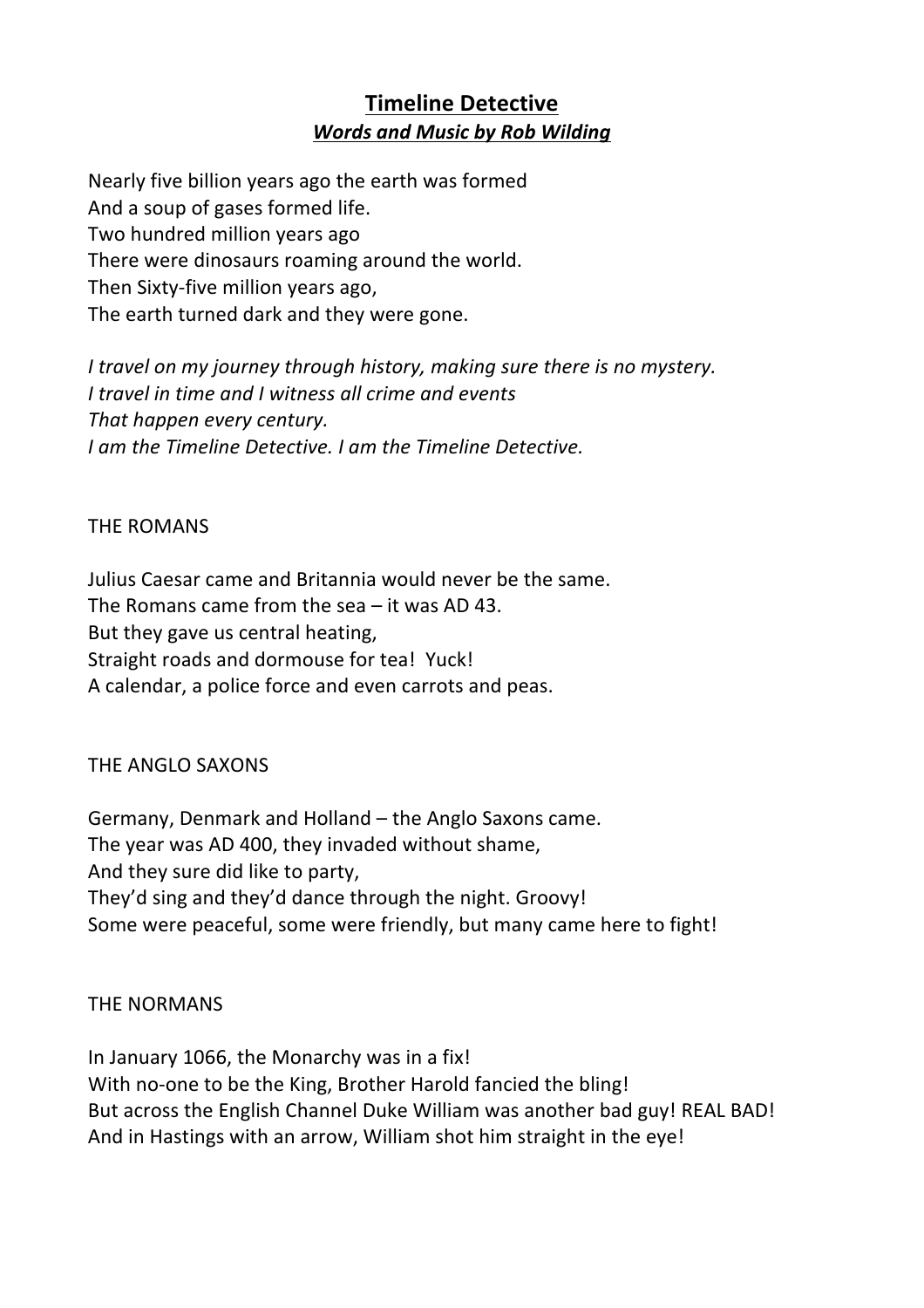# THE TUDORS

Henry the Eighth a Tudor be. He will go down in history. He became the King as next in line in 1509. Shopping malls and a flushing loo! That is what the Tudors do. Henry as King was feared by all even thought he was not too tall. Over seventy thousand lost their lives and two of them were his wives. Chopping off heads with an axe you see. That is what King Henry be.

# *<i>I* am the Timeline Detective. *I* am the Timeline Detective.

# THE STUARTS

The time of the Stuarts began in 1603. King James he wasted no time, Bringing Scotland and England together as one. Forming the Union was prime. But James wasn't trusted by all in his land By making an allegiance with Spain.

The time of the Stuarts began in 1603. Yet two years later we find Guy Fawkes, a traitor, and twelve of his friends Plotting with gun-power primed To blast all the rulers and King James himself, But sadly the plot was ill-timed.

Guy Fawkes was discovered while lighting the fuse. The King had been tipped off this time, this time.

### **THE GEORGIANS**

Fa la, fa la, lal, lal, la .... Wigs and pantaloons were the gear of rich Georgians, 1714 King George takes the throne. Robert Walpole was the very first Prima Minister, For King George the First little English was know. "No ruling for me, I'm fancy and free and from Germany."